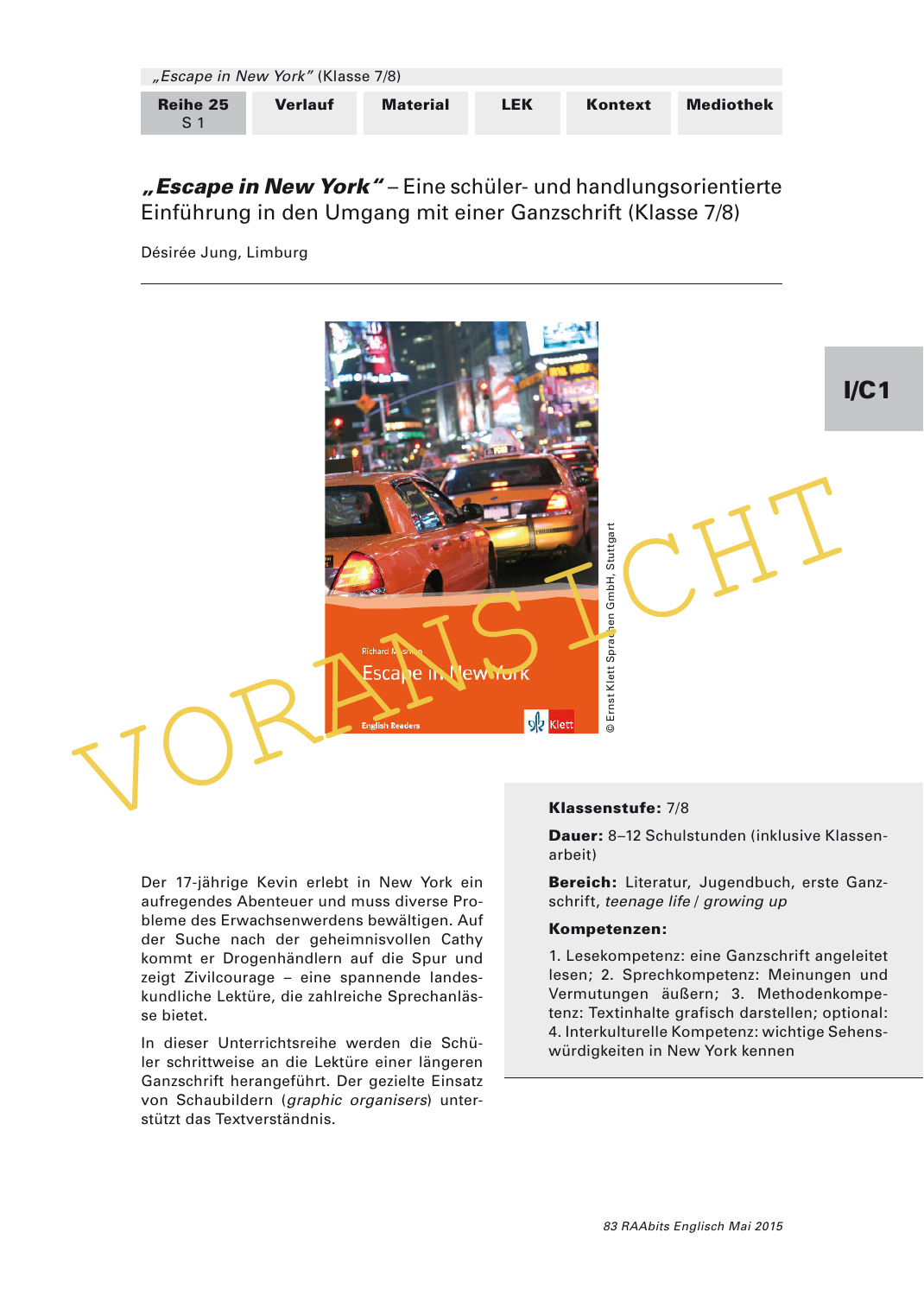"Escape in New York" (Klasse 7/8)

| <b>Reihe 25</b> | <b>Verlauf</b> | <b>Material</b> | LEK | Kontext | <b>Mediothek</b> |
|-----------------|----------------|-----------------|-----|---------|------------------|
|-----------------|----------------|-----------------|-----|---------|------------------|

# Materialübersicht

|                      |                   | Einführungsmaterial bei Einsatz in Klasse 7                                               |     |
|----------------------|-------------------|-------------------------------------------------------------------------------------------|-----|
| <b>Gallery Walk</b>  |                   | <b>Getting to know New York sights</b>                                                    |     |
| CD 15                | (Ab)              | A gallery walk on New York sights - task sheet                                            |     |
| 1. Stunde:           |                   | <b>Getting into the topic</b>                                                             |     |
| M 1                  | (lm)              | The cover                                                                                 |     |
| M <sub>2</sub>       | (Ab)              | What happens in Niagara Falls? - Reading with the herringbone<br>technique                | I/C |
| 2. Stunde:           |                   | <b>Getting to know Cathy</b>                                                              |     |
| M <sub>3</sub>       | (Ab)              | Character profile of Cathy                                                                |     |
| M <sub>4</sub>       | (W <sub>O</sub> ) | Describing behaviour and feelings - language support                                      |     |
| M 5                  | (Ab)              | Writing a flow chart - task sheet                                                         |     |
| CD 15                | (Bd)              | What happens in <i>Escape in New York</i> ? $-$ A now chart                               |     |
| 3./4. Stunde:<br>M 6 | (Ab)              | <b>Kevin and the others</b><br>Kevin and the $c_{1}$ ars – a sociogram and a freeze frame |     |
| <b>5./6. Stunde:</b> |                   | Kevin in a Vilemnia                                                                       |     |
| M 7                  | (Ab)              | Kevin in a dilemma – writing a dialogue                                                   |     |
| $M$ $8$              | (Ka)              | Role cards for the group work                                                             |     |
| M 9                  | $(\mathbf{I}r_1)$ | Evaluate the dialogue - feedback sheets                                                   |     |
| CD 15                | (lm)              | Kevin in a dilemma                                                                        |     |
| CD 15                | (Ha)              | Where is Cathy? - Writing a diary entry (optional)                                        |     |
| 7. Stunde:           |                   | <b>Why did Mrs O'Brien turn criminal?</b>                                                 |     |
| M 10                 | (Ab)              | What's wrong with Mrs O'Brien? - A hot seat                                               |     |
|                      |                   |                                                                                           |     |



Diese Materialien finden Sie auf CD 15.

 $\mathbf 1$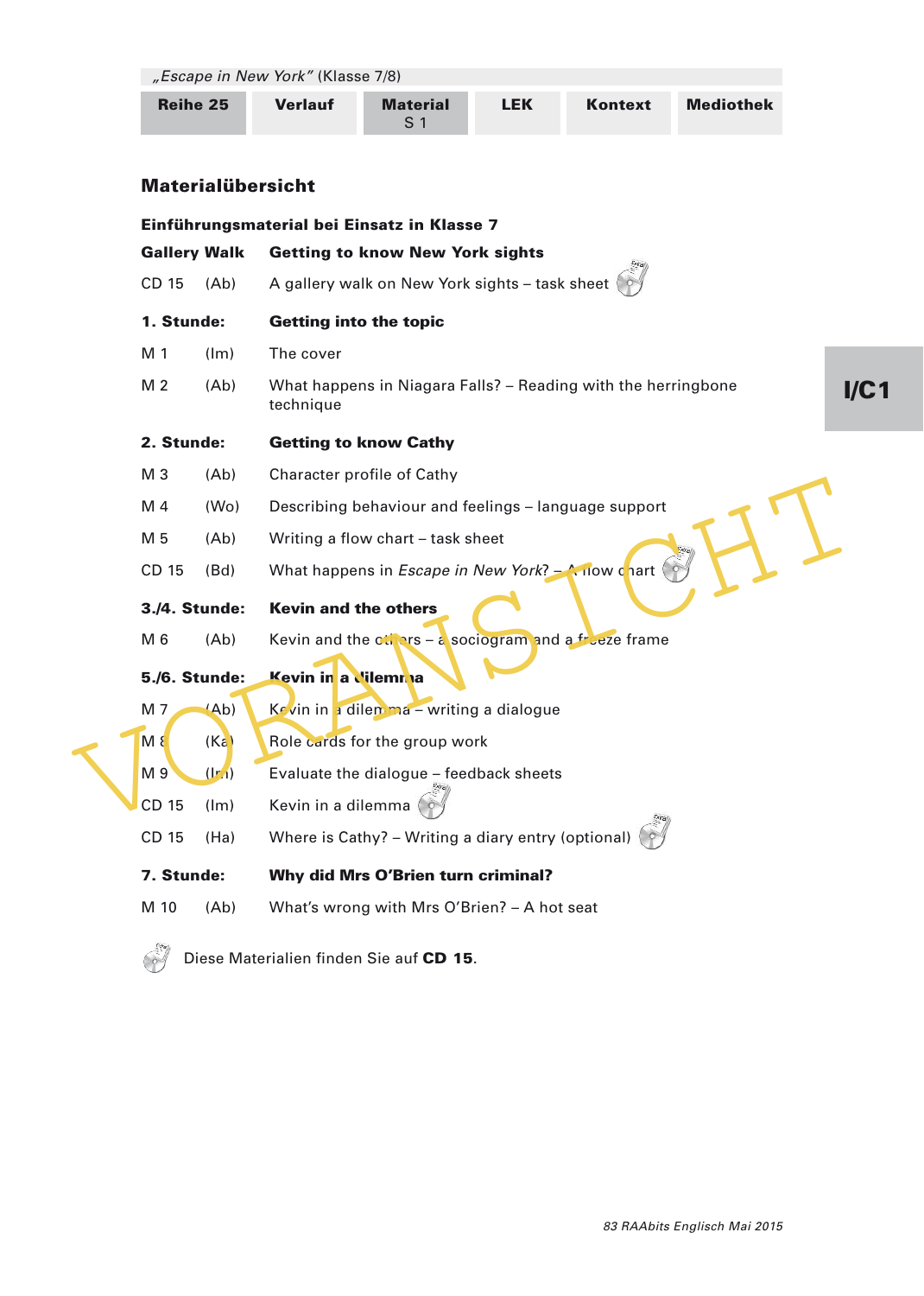| "Escape in New York" (Klasse 7/8) |                |                 |     |         |                  |  |
|-----------------------------------|----------------|-----------------|-----|---------|------------------|--|
| Reihe 25                          | <b>Verlauf</b> | <b>Material</b> | LEK | Kontext | <b>Mediothek</b> |  |

## M 2 What happens in Niagara Falls? – Reading with the herringbone technique

Read the first chapter of Escape in New York. The herringbone<sup>1</sup> technique will help you understand the text.



6. How does it happen?

1 herringbone: the hard parts of a fish, which you can't eat - 2 character: here: a person in a book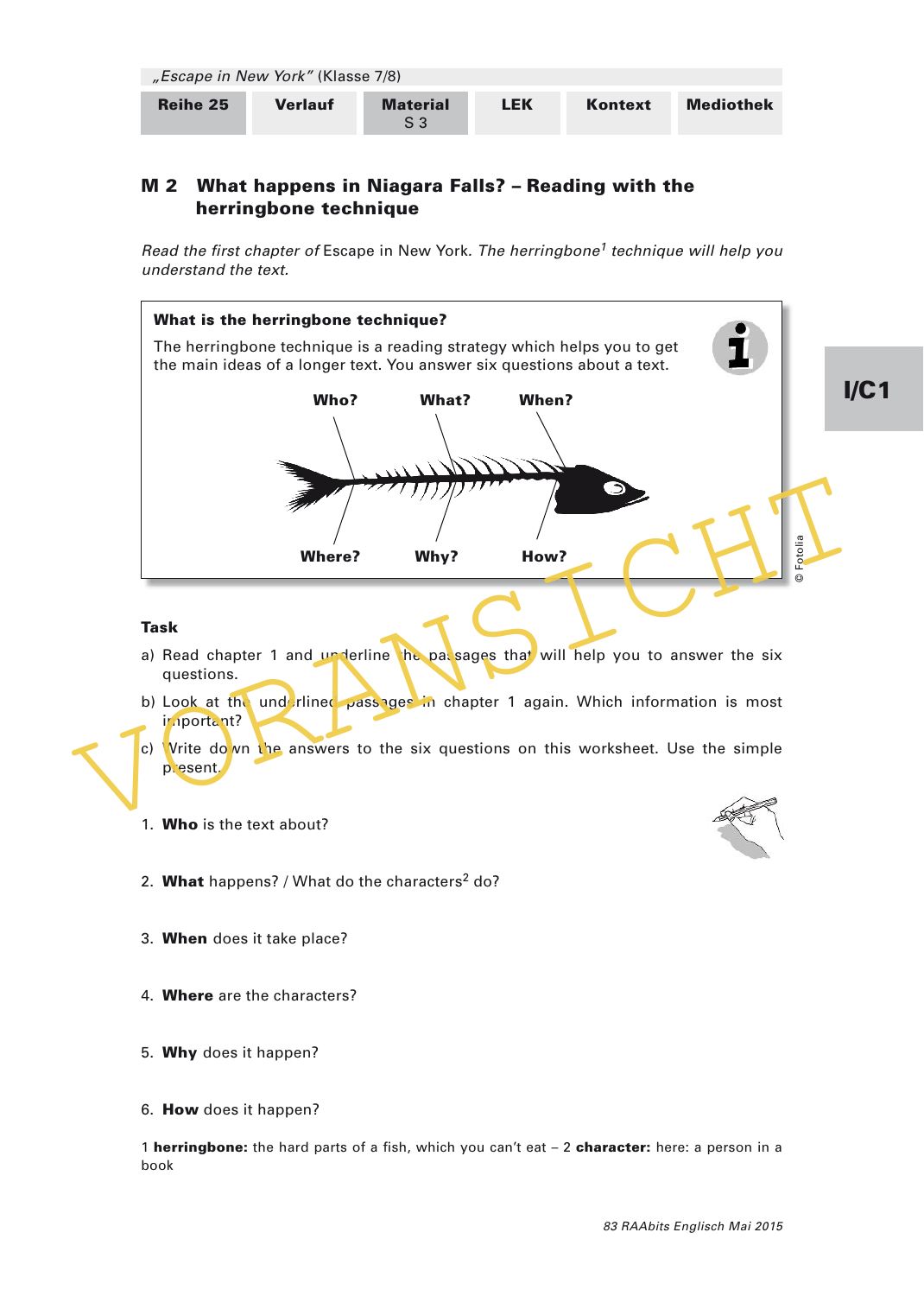| "Escape in New York" (Klasse 7/8) |                |                 |     |         |                  |  |  |
|-----------------------------------|----------------|-----------------|-----|---------|------------------|--|--|
| Reihe 25                          | <b>Verlauf</b> | <b>Material</b> | LEK | Kontext | <b>Mediothek</b> |  |  |

# M 6 Kevin and the others – a sociogram and a freeze frame

Find out about the relationships between the protagonist Kevin and the other characters.

## Task 1

Complete the sociogram of *Escape in New York* by writing the name of a character in each of the four empty boxes (a–d). Be prepared to explain your results in class.

## What is a sociogram?

A sociogram is a graphic organizer which shows the relations between the characters in a story. You use arrows  $(\Leftrightarrow)$  and symbols, for example  $\bullet$ ,  $\circ$  or  $\prime$ , to show what the relations are like. The protagonist of a story is usually in the centre of the sociogram.



## Task 2

Show the relationship between Kevin and one of the other characters in a freeze frame.

### What is a freeze frame?

A freeze frame is a method to show the relationship between two or more characters of a story. You express this relationship only with the position of your body, gestures and facial expressions. You are not allowed to move or speak.



I/C1

- a) Form groups of three and choose one of the characters (a–d).
- b) Look for important passages in the book (chapters 1–4) where Kevin and the other character appear. Read these passages again. Think of how you can express what the relationship is like and which feelings the two characters have.
- c) Then build your freeze frame. One of you represents Kevin and one of you is the other character. Try out different versions. Take a photo of your best version with a mobile phone.
- d) Present your freeze frame to the class and explain it. Your photo will help you.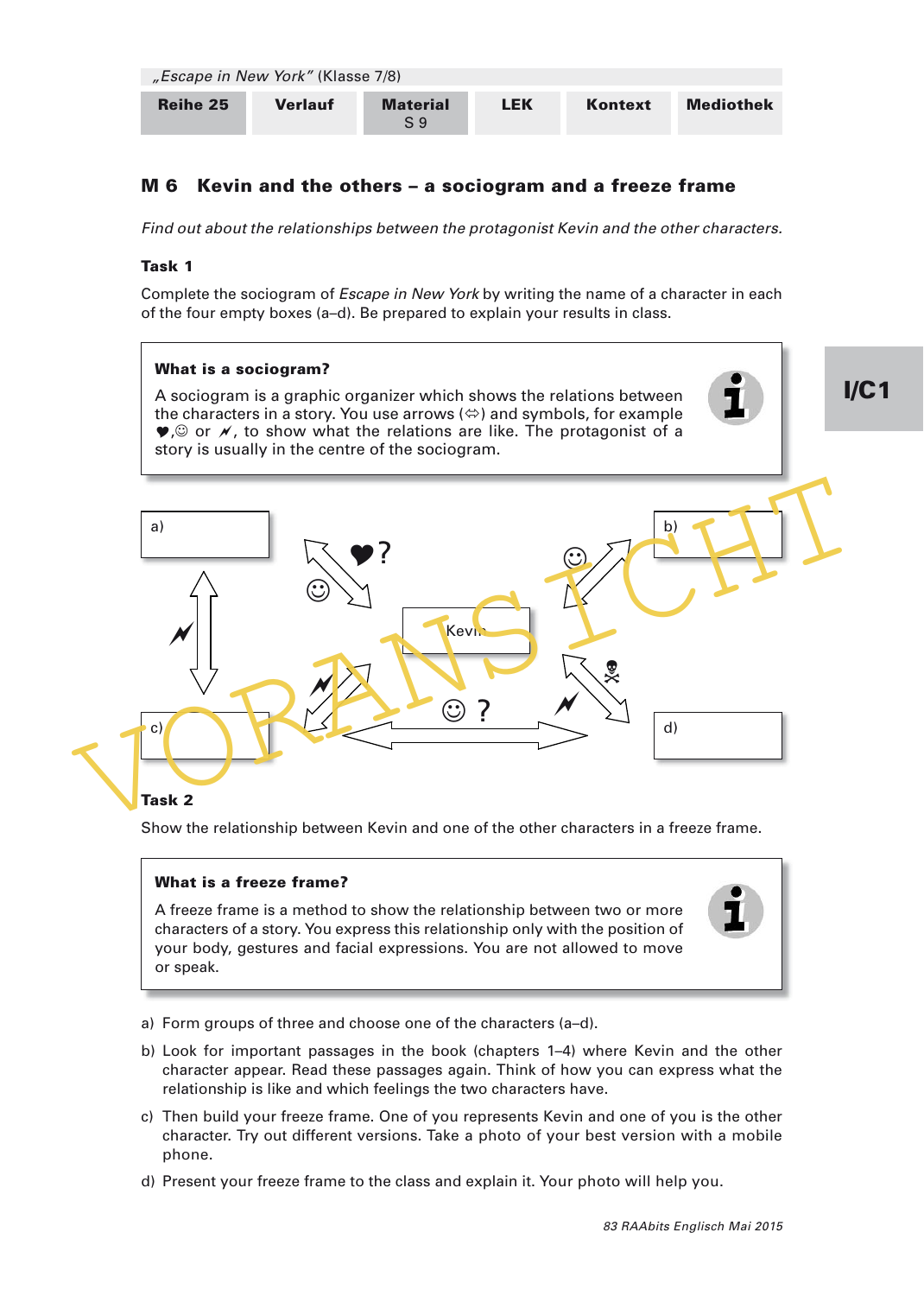| "Escape in New York" (Klasse 7/8) |                |                                    |     |         |                  |  |  |
|-----------------------------------|----------------|------------------------------------|-----|---------|------------------|--|--|
| Reihe 25                          | <b>Verlauf</b> | <b>Material</b><br>S <sub>12</sub> | LEK | Kontext | <b>Mediothek</b> |  |  |

## M 7 Kevin in a dilemma – writing a dialogue

In chapter 5 Kevin learns that the bald-headed man might be in the drug business. He worries about Cathy but doesn't want to go to the police.

Task 1: Imagine you are Kevin and at a loss. What questions do you ask yourself? Collect ideas in class.



**Task 2:** Conditional sentences (type 1 and 2) are helpful to discuss dilemmas. Complete the sentences with the correct form of the verbs in brackets.

- a) If Kevin \_\_\_\_\_\_\_\_\_\_\_\_\_\_\_\_\_\_\_(have) time, he will perhaps go to the police station after work.
- b) I \_\_\_\_\_\_\_\_\_\_\_\_\_\_\_\_\_\_\_ (care) about Cathy if I were Kevin.
- c) If I were Cathy,  $I_1$  (run)  $\epsilon$  way.
- d) Kevin \_\_\_\_\_\_\_\_\_\_\_\_\_\_\_\_\_\_(be) in great danger if Johnnie sees him again.
- The Section Section Section Section Section Section Section Section Section Section Section Section Section Section Section Section Section Section Section Section Section Section Section Section Section Section Section Se e) I'm sure Cathy would worry about Kevin if she \_\_\_\_\_\_\_\_\_\_\_\_\_\_\_\_\_\_\_(know) about his dangerous situation.

Task 3: Kev n is the loss and calls his friend Doug. He describes his feelings and asks him for advice. Write the dialogue.

- a) Work in groups of four. Each group member takes a role card for the group work.
- b) Write the dialogue in your group. Make sure you use conditional sentences to discuss the dilemma.
- c) Practise your dialogue. One of you plays Kevin, one is Doug and the other two watch and give feedback. Make sure the body language and the voice of the presenters are convincing<sup>1</sup> and fit the situation.
- d) Two of you act out the dialogue in front of the class.

#### Helpful words

to be at a loss<sup>2</sup> – to ask so. for advice<sup>3</sup> – to report so. to the police – to be in danger to be in a dilemma – to be in the drug business – to follow so. – to escape so. to run so. over  $-$  to have evidence for sth. $4$ 

1 convincing: überzeugend  $-2$  to be at a loss: if you don't know what to do  $-3$  to ask so. for advice: to ask so. what you should  $do - 4$  to have evidence for sth.: Beweise für etw. haben

# I/C1

83 RAAbits Englisch Mai 2015